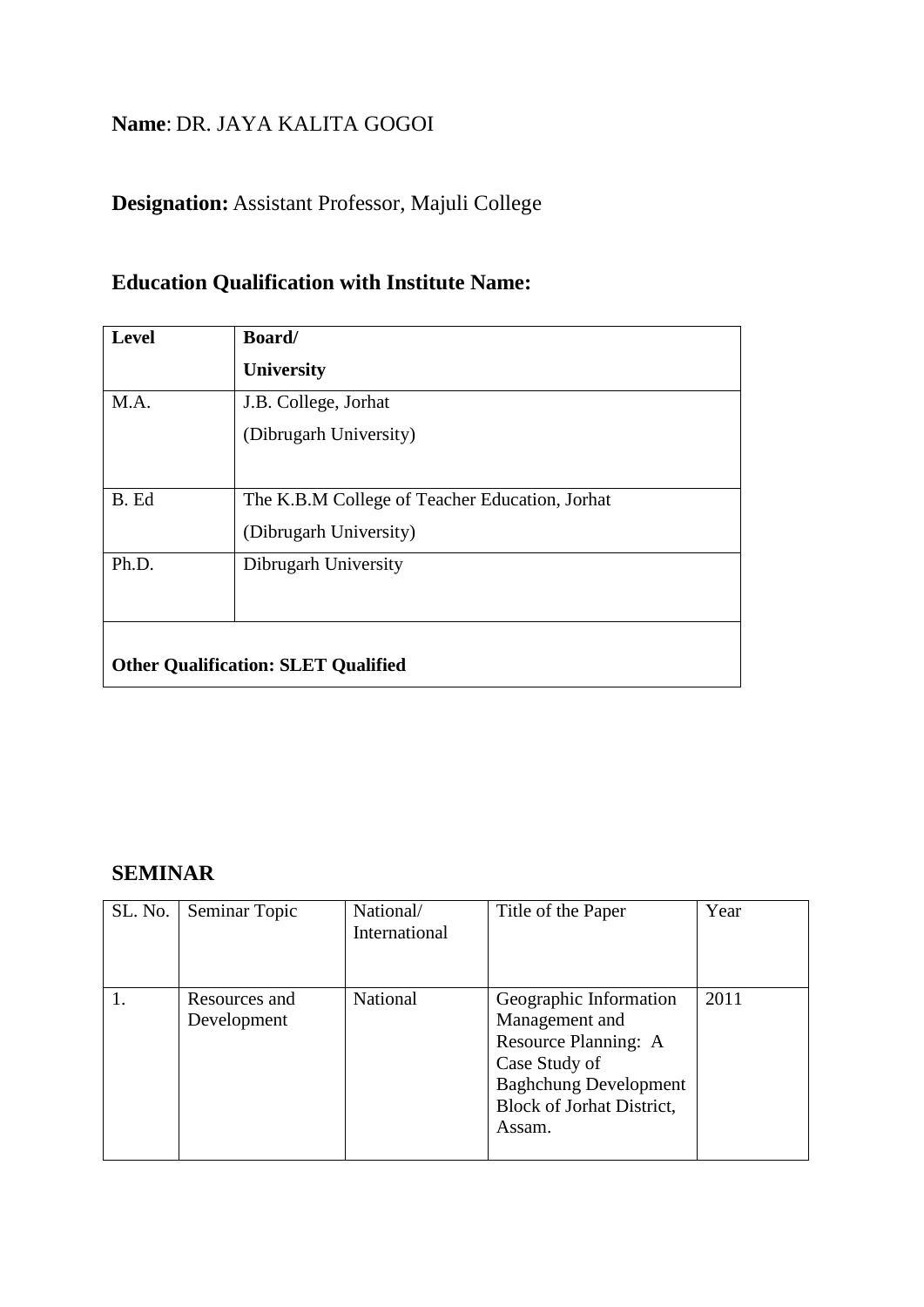| 2. | Economic<br>Development of<br>North East India:<br>Problems and<br>Prospects                                                                                                      | National        | Geographic Information<br>Management and<br>Resource Planning in<br>Dakhin pub Namoni<br>Charaibahi, Baghchung<br>Charaibahi and Dakhin<br>Charaibahi Gaon<br>Panchayat of Jorhat<br>Baghchung Block. | 2011 |
|----|-----------------------------------------------------------------------------------------------------------------------------------------------------------------------------------|-----------------|-------------------------------------------------------------------------------------------------------------------------------------------------------------------------------------------------------|------|
| 3. | Realities of<br>Globalization:<br><b>Exploring Issues</b><br>related to Politics,<br><b>Economy Culture</b><br>in India, with<br>special reference to<br>the North-East<br>Region | National        | Role of Formal and<br>Informal Institutions and<br>Organizations in<br><b>Sustainable Rural</b><br>Livelihood Outcomes in<br>Jorhat District of Assam.                                                | 2016 |
| 4. | Social<br>Entrepreneurship as<br>the Best Solution to<br>the Problems of<br>Mass Poverty and<br><b>Climate Change</b>                                                             | National        | The Role of Self-Help<br>Groups and its Impact on<br>Rural Livelihood in<br>Jorhat District, Assam                                                                                                    | 2016 |
| 5  | Violence against<br>women in India,<br>Issues, Prospects<br>and Challenges                                                                                                        | <b>National</b> | The role of women and<br>rural livelihood: A study<br>on different villages of<br>Jorhat District of Assam.                                                                                           | 2017 |
| 6. | Environmental<br>degradation and its<br>effects in India<br>with special<br>reference to North<br><b>East Region</b>                                                              | National        | A study on the use of<br>Agrochemicals in Tea<br>industries of Assam - Its<br>impact on environment<br>and management.                                                                                | 2017 |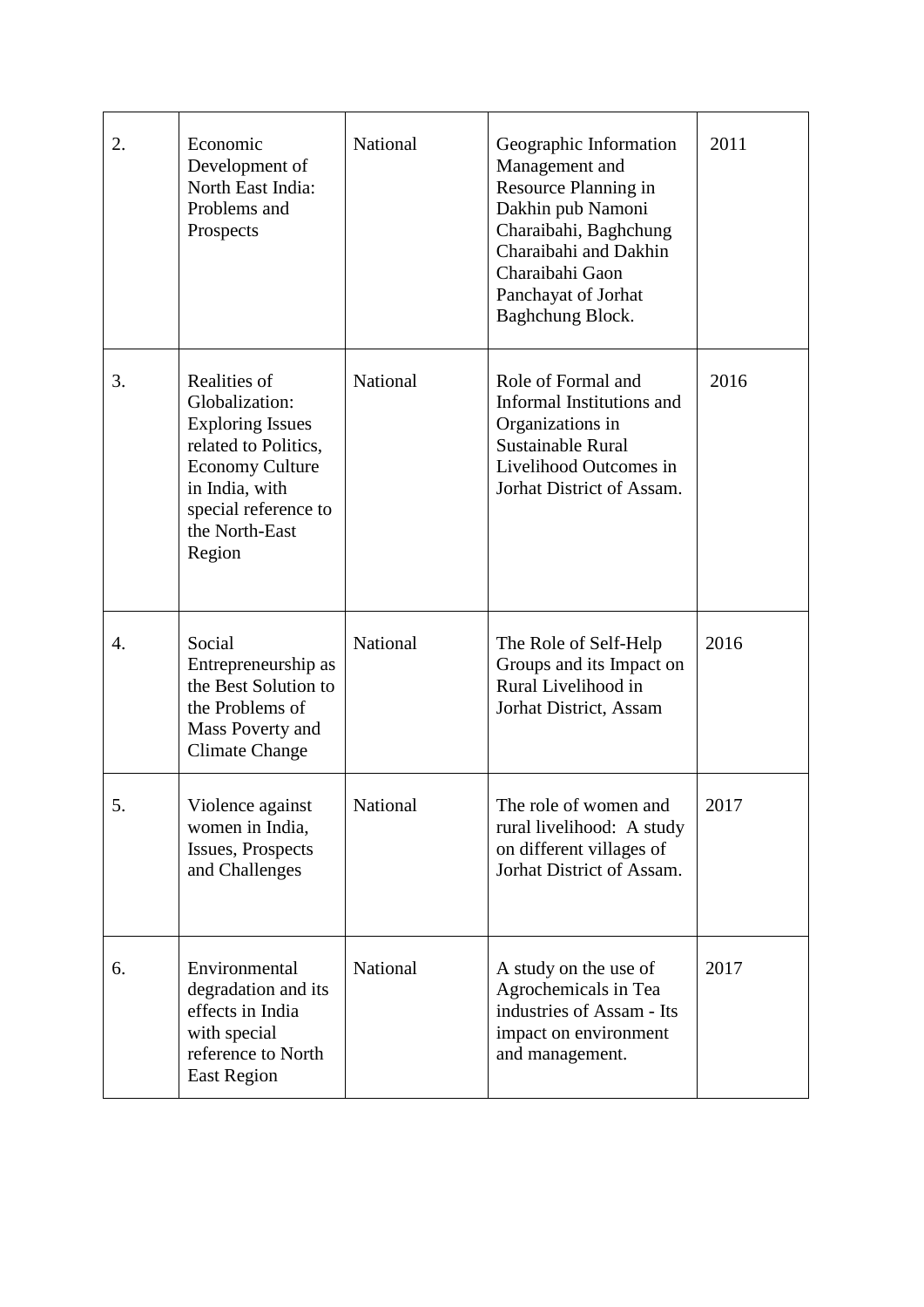| 7. | Tourism in North-<br>East India:<br>Prospects and<br>Challenges                                                                             | National | A study on Medical<br>Tourism in North-East<br>India.            | 2021 |
|----|---------------------------------------------------------------------------------------------------------------------------------------------|----------|------------------------------------------------------------------|------|
| 8. | Autonomy,<br>Ethnicity and<br>Democratic<br>Transformation of<br><b>Tribal Community</b><br>in North-East India:<br>Issues and<br>Consensus | National | A study on Socio -<br>Economic activities of<br>Upper Deori Gaon | 2021 |

# **PUBLICATION**

| SL. No. | Journal/Books                                                                                      | ISBN/ISSN      | Title of the Paper                                                                                                         | Year of<br>Publication |
|---------|----------------------------------------------------------------------------------------------------|----------------|----------------------------------------------------------------------------------------------------------------------------|------------------------|
| 1.      | Journal of North-<br>East India Council<br>for Social Science<br>Research,<br>NEICSSR,<br>Shillong | ISSN 0970-7913 | Role of Formal and<br>Informal Institutions in<br>Sustainable Rural<br>Livelihood Outcomes in<br>Jorhat district of Assam. | 2016                   |
| 2.      | The International<br>Journal of<br>Humanities &<br><b>Social Studies</b><br>(IJHSS) (Online)       | ISSN 2321-9203 | Self-Help Groups and<br>Rural Livelihood: A<br><b>Study on Jorhat District</b><br>of Assam, India                          | 2016                   |
| 3.      | The International<br>Journal of Science<br>and Research<br>(IJSR) (Online)                         | ISSN 2319-7064 | A Critical assessment of<br>safe drinking water in<br>different villages of<br>Jorhat district of Assam                    | 2016                   |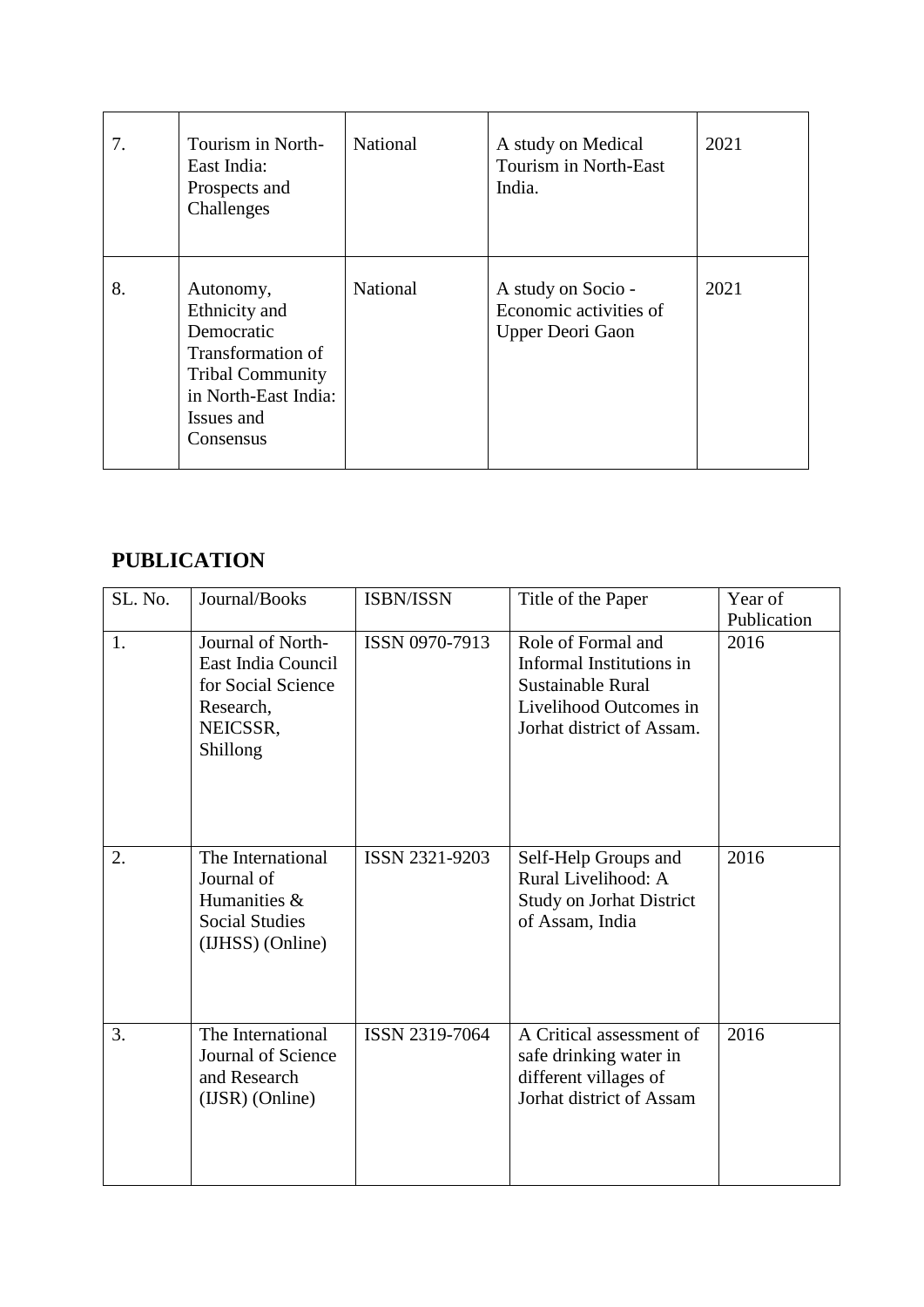| $\overline{4}$ . | Violence-Violence<br>against women in<br>India                                                                     | ISBN: 978-93-<br>80247-76-2 | The role of women and<br>rural livelihood: A study<br>on different villages of<br>Jorhat District of Assam. | 2017 |
|------------------|--------------------------------------------------------------------------------------------------------------------|-----------------------------|-------------------------------------------------------------------------------------------------------------|------|
| 5.               | International<br>Journal of<br>Innovative<br>Technology and<br>Exploring<br>Engineering,<br><b>IJITEE</b> (Online) | ISSN:2278-3075              | Notun Rangagora Gaon,<br>Flood Affected Village in<br>Tinsukia, Problems and<br>Remedies                    | 2019 |
| 6.               | Kimadhikamiti<br>(কিমধিকমিতি                                                                                       | ISBN: 978-93-<br>83588-25-1 | <b>Online Education: A</b><br><b>Battle with Pandemic</b>                                                   | 2020 |

### **WORKSHOP**

- 1. UGC Sponsored Workshop on Application of Remote Sensing and GIS Department of Geography, J.B College, Jorhat-1, on 3rd - 6th January 2006.
- 2. UGC Sponsored National Workshop on Skill development under community college scheme: Its problems and prospects, Organised by Community College Wing, Jorhat Kendriya Mahavidyalaya, Kenduguri, Jorhat in Collaboration with Small Tea Growers' Association, Jorhat District, 1st and 2nd September, 2017.

### **ONLINE WORKSHOP/FDP**

- 1. National Level one week online Faculty Development Program organized by Department of Education, Mazbat College from 12th June to 17th June 2020
- 2. One-week Online Training Programme on e-Learning in Higher Education Organised by IQAC, Pandu College, Guwahati In Association with Rabindranath Tagore University, Hojai & Indian Association of Special Libraries and Information Centres, NE Zone. JULY 1-7, 2020